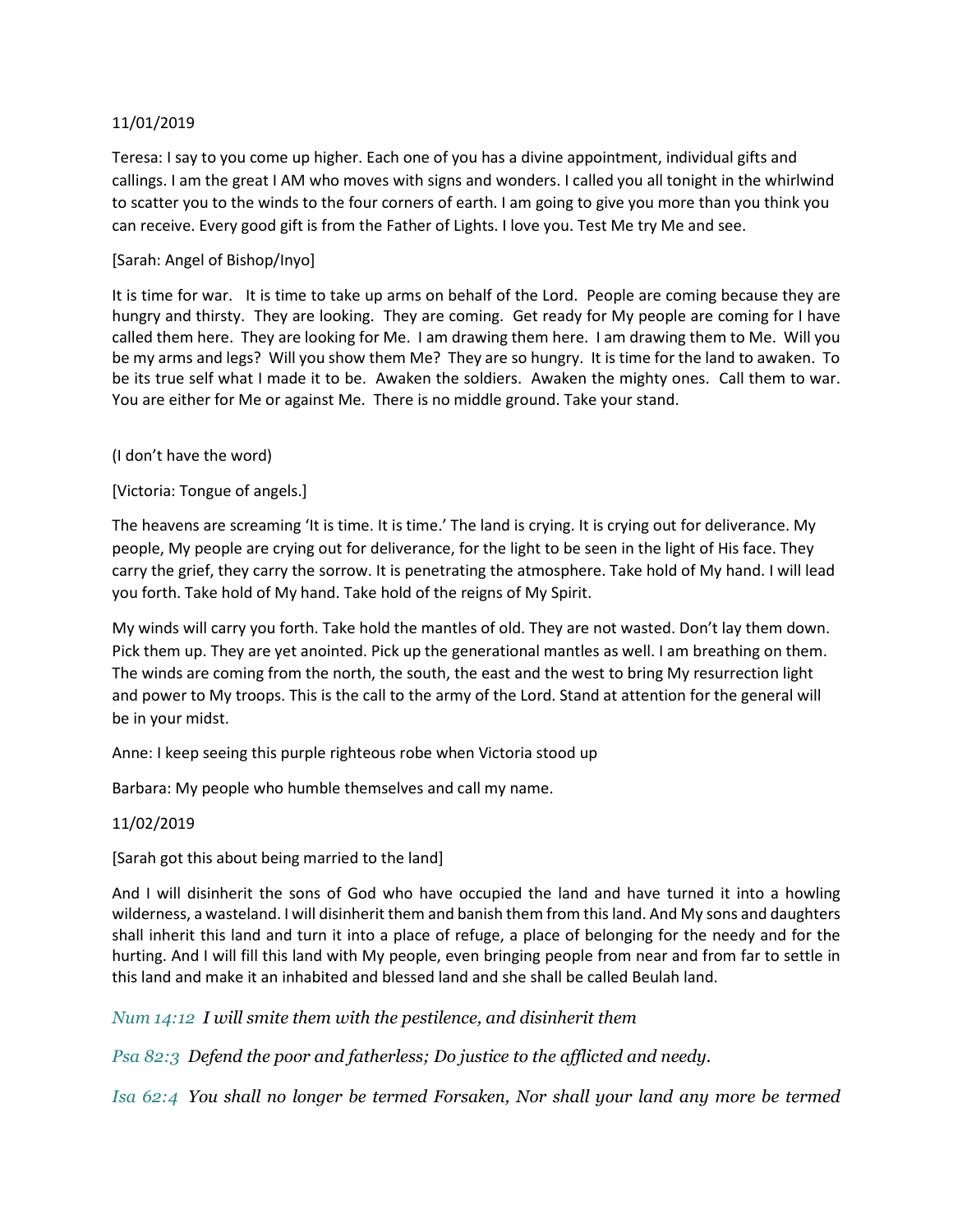*Desolate; But you shall be called Hephzibah, and your land Beulah; For the LORD delights in you, And your land shall be married.*

*Isa 62:5 For as a young man marries a virgin, So shall your sons marry you; And as the bridegroom rejoices over the bride, So shall your God rejoice over you.*

There is a Supreme Court Justice Watcher going to make a decree against the senator. Chief Justice of the Heavenly Supreme Court.

Paul thinks it is a female justice

### Anne: 12:17AM

[I see him as being very tall with an incredible number of authority. Really tall and upright and strong with immense amount of authority overlooking watching overseeing commanding

### Paul: overseeing is strong

Anne speaks in tongues. She takes a warrior stance with her sword held out.

The Sons of the Living God do not fear the Fallen Sons. We are of God and you are not. We are of the Living Army of God and you are not and never will be. One must deny himself and repent. We have. You have not. The line has been drawn. The trumpets are about to blow. You have not because you have never asked. My ways, My commander's ways are not your ways. My rule is under the Living God and no other. You shall not taunt. You will not hurt. You will abide by the Living God. You will not surrender. You die for an eternal death, one of damnation that will never come to Me. [Anne turns through all the directions.]

Yes, you will quiver under this authority because I am making the decree. I AM has made it. It will be. There will be no other. They will quiver they will shake, they will be taunted. They will be tormented. The justice, the justice, the justice, the justice, the justice, the justice, the justice, the justice, the justice permeates the land. The justice permeates the land.

Anne: This felt like final, total, absolute, non-negotiable. The experience was that I had all authority. There was no room for negotiation.

Paul: The land is being delivered. The evil watchers are being removed from the land. Judgments are going out against the fallen sons of God.

Penny: Scroll 4:33PM

Paul: There is fire on the scroll

Penny:

My children I release unto you the authority and the fire of My mouth and My heart into your possessions into your destiny and who I have created you to be and what I have created you to do. I am the healer and author of all life. I give unto you authority to speak my healing and my life to the generations. My children. I AM your father who loves you.